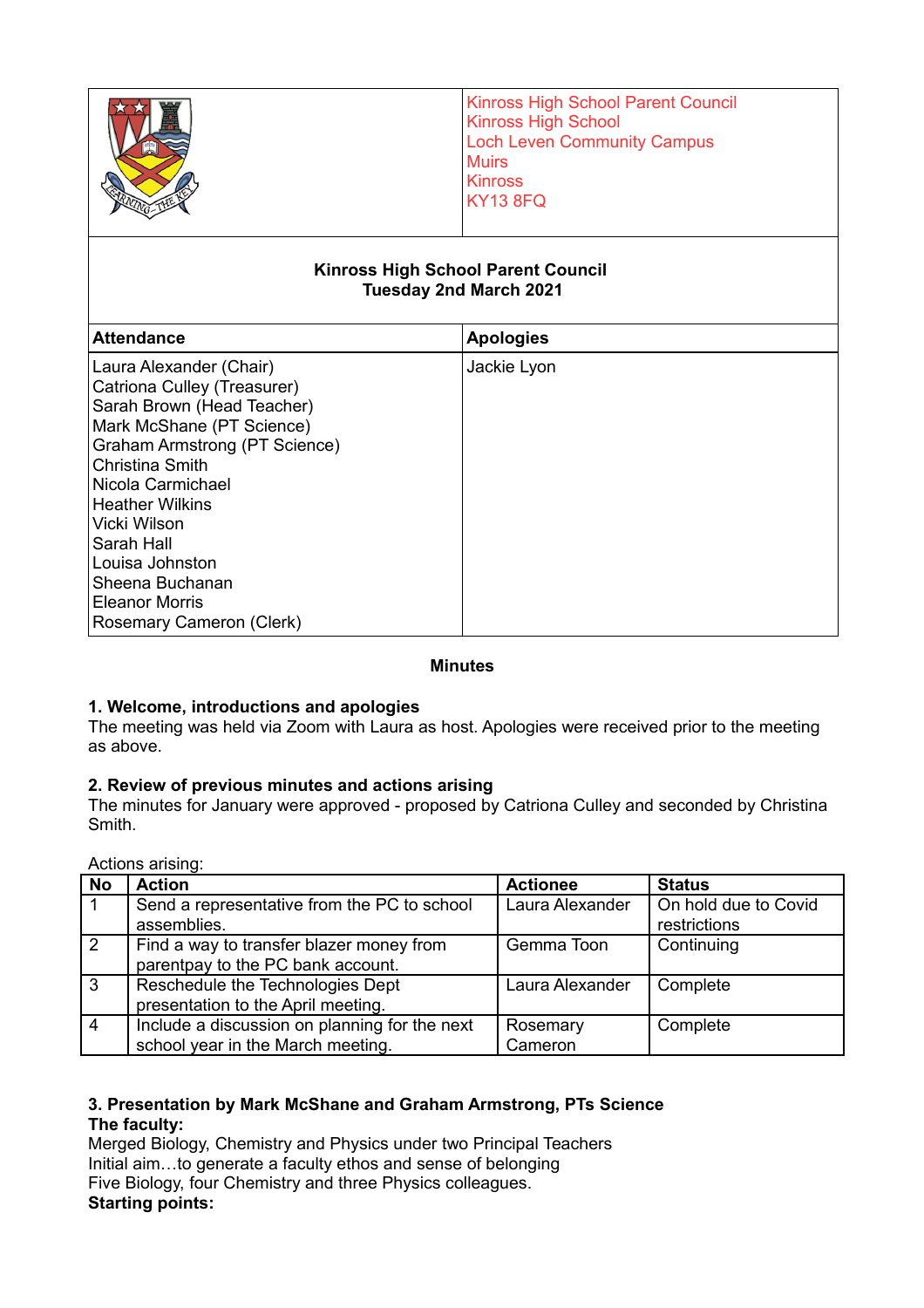S1/2/3 BGE provision

National 3-5 provision for Biology, Chemistry and Physics Higher and Advanced Higher provision for Biology, Chemistry and Physics Limited online presence.

# **Progress – Broadening Curricular Opportunities:**

S1/2/3 BGE provision – moderation of assessment across faculty, greater online sharing of resources and subject/stage champions from faculty

NPAs in Applied and Laboratory Sciences

New S4 courses in N5 Laboratory Skills, Practical Electronics and Psychology

Scottish Baccalaureate - a research project, equivalent to Higher.

# **Progress – improving student experiences:**

Junior Science Club – lots of young scientists…(Miss Coulter and Dr. Fleming)

Young Stem Leaders (YSL)…ongoing development with opportunities for students to lead and support others.

Wolfson (£32,000) and Royal Society (£2,500) grants to enhance provision in interfacing and data handling skills. (Used to buy sensors, data probes, a spectrophotometer, software, iPads and apple TVs.)

Eco-schools group (Mr. Collier) working towards our Green Flag!

LGBTQplus Group (Mr. Jones)

Various Competitions and Dragonfly (Mrs. Forrest)

Leading development of Learning & Teaching across the school (Miss Dick and Mrs. Kennedy) **Progress – raising the faculty profile:**

Twitter: @Phys KinrossHS , @Chem KinrossHS @Sci KinrossHS @Bio KinrossHS (Dr. Armstrong, Mr.McShane, Mrs. Kennedy)

Received the National STEM Award 2020 - Leadership in STEM : Scottish Secondary award presented by Dr. Heather Reid and then Awarded at national final in London.

Build a Plane – working with ASSET students participated in the construction of a light aircraft and were able to fly in it…visit to British Airways Maintenance Group…Glasgow.

UK Rock – National Rocketry competition: Scottish heat qualifiers.

International cooperation – students working, in real time, with counterparts in Vanguard High in Florida

Association for Science Education National Conference (2022) – to be held at KHS thanks to Dr. Oates.

# **Progress – Building Capacity within the Faculty:**

Teachers building qualifications and skills across the faculty (Mrs. Kennedy, Ms. Duffus, Mr. Collier, Dr. Oates and Mrs. Valsinger)

Developing online resources and associated skills...science site

Pupil Leadership – interview panel and Science Ambassadors

New colleagues – faculty proving attractive…lots of candidates

Links with community and STEM Ambassadors.

# **4. Presentation on Google Classrooms by Mark McShane**

How we support learners via online learning:

Students are asked frequently what is working for them.

Investigate, develop and share good practice in online learning across the school

Share guidance with staff, students and parents

There is a form to request support on the school website

Google Classroom is used to provide access to learning and support. This will continue after Covid restrictions have been lifted.

Work has to be 'turned in' as well as uploaded for it to be seen by the teacher.

Students are sometimes asked to mark their own work using the solutions provided. Individual feedback is not always possible due to staff workload and the wide range of formats work is submitted in, eg photos are hard to comment on.

During blended learning teachers may have some pupils in class and some at home, joining in online.

# **5. Head Teacher's Report**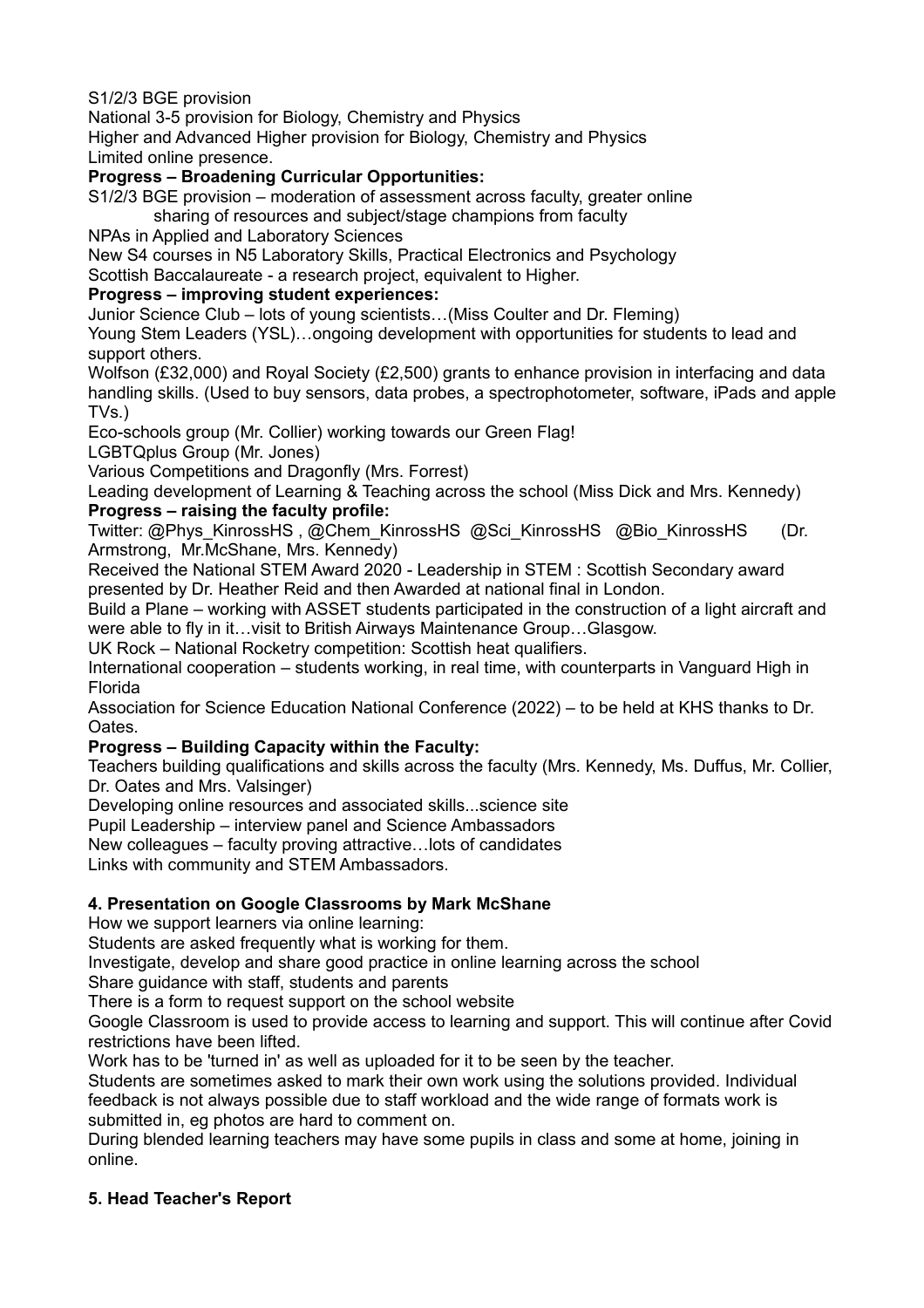# **Staffing**

David Yeamen Teacher of Chemistry is starting on 24.03.21

Lora Burgess 0.6FTE PT Pupil Support (Lomond) starts after Easter

Stacey McNab has now left

Staffing ratio for next session confirmed and will be less than at present, which may impact the curriculum.

# **SQA Update**

Stage 1: ongoing until April 2021 - Teachers and lecturers access subject specific guidance, assessment resources and Understanding Standards materials and webinars from SQA. Stage 2: April - May 2021 – School and local authority quality assurance continues. During May, SQA requests, reviews and provides feedback on assessment evidence from each school. Stage 3: end May to 25 June 2021 - Schools, local authorities and SQA work through final stages of local and national quality assurance and feedback, to reach provisional results that are consistent, equitable and fair.

Stage 4: by 25 June 2021 – Schools submit quality assured provisional results to SQA. Stage 5: Appeals process for 2020-21 - to be advised following consultation

## **Supporting SQA**

From 22.02.21 – School open for practical work which cannot be done at home. Parents evening / reporting – timeline adjusted, additional grade only report being considered before Easter holidays.

INSET Training – Subject teams worked across the local authority to review approaches to assessment. Plans developed for moderation and quality assurance.

Assessment support days – to be advised.

Internal timelines – level confirmation 26.04.21 / 04.06.21 provisional grades for LA checking / the timetable change will be in August rather than June.

## **Phased Return to School**

From 22nd February, part-time return of senior phase pupils (up to 5-8% roll at any time) for essential in-school practical work.

Attending staff and senior phase pupils will have access to regular at home asymptomatic testing. Second phase of re-opening set out on 2.02.21 with no further return before 15.03.21

A very small cohort of senior phase learners to carry out practical tasks for the alternative certification model

Only for the completion of practical work which requires in-school facilities and cannot be undertaken remotely.

Careful planning e.g. background and theory covered via remote learning before attendance at school.

Where staff are being deployed to support in-school curricular delivery, consider any adaptations required to the offer of remote delivery in the BGE.

Advanced Highers remain in remote delivery as far as possible

# **Timetable – Impact on All**

21% of teaching staff will be required on each day

Previously 7% (3FTE COVID supply staff prioritised)

Impact on remote learning – adjustment required

Practical classes – half will be working at home

Senior phase who attend school will be "absent" from google classroom

# **Learning and Teaching Adjustments**

Communicate in advance with all classes impacted by in-school attendance

Adjust the types of activities to enable pupils to progress without live interaction

Use national and BGE resources to support remote learning

Collaborate within department to provide lessons to a cohort of pupils

Remember the notional teaching allocation – staff and pupils will need time to catch up

# **Ministerial Announcement**

Full time education for Secondary after Easter

All pupils to have some time in school before Easter

Priority for Senior Phase (S4-6)

Blended approach with remote learning

Guidance, including timetables will be provided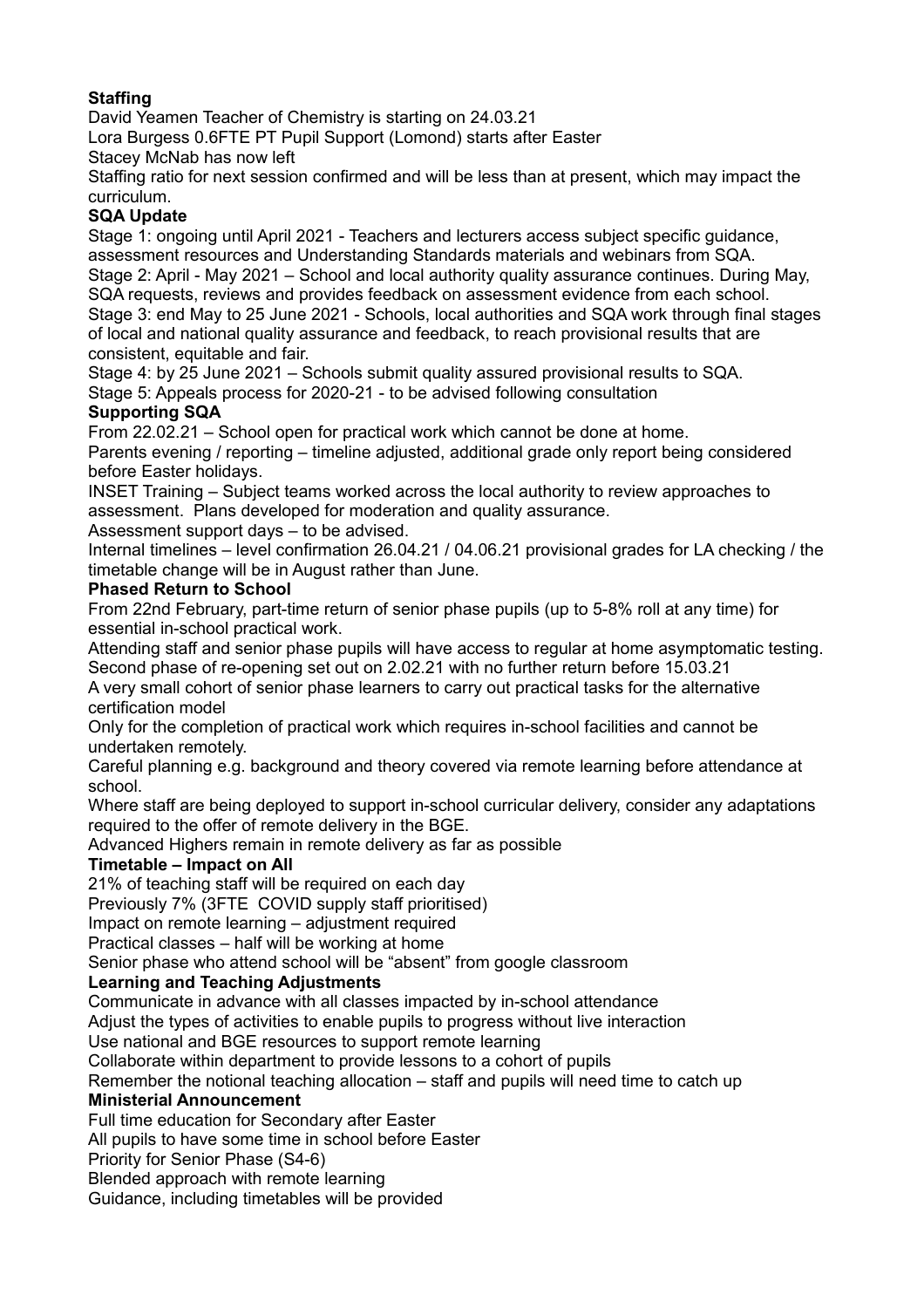2m distancing Face-coverings Hygiene and ventilation Testing for S4-6 pupils Testing for staff 3 COVID-19 Supply Teachers have been provided e-Sgoil For Senior Phase, and an Easter study support programme from 6-16 April will be available, as will counsellors and mental health support The next parent's live will focus on rephasing

## **6. Discussion on Rebuilding a New and Better Normal**

Mrs Brown circulated questions to be considered before the meeting - a copy will be uploaded onto the school website alongside these minutes.

There were three headings - Achieving, Reconnecting and Learning. The meeting split into three groups to consider these, one per group, before feeding back to the whole meeting. Achieving:

The focus should be on senior pupils and not just academically - they have also missed social events such as balls which is impacting on them. There is a need to help their motivation and confidence. It would be good to have a mechanism to raise concerns anonymously. Reconnecting:

Work has been received OK by pupils but there doesn't seem to be a way for parents to easily check that their children are doing what is required. The online parents nights have worked well. Learning:

Homework via google classrooms is working well. Resources and the store are good. There is concern about staff reconnecting with pupils and working out where they are at. Also about increased inequality amongst pupils. Extension work should be continued. Some children have learnt better at home.

## **7. Blazer Sales Update**

No change from last month.

## **8. Finance Update**

Blazer account - £8026.45 with an invoice of £1215.50 outstanding and money due to come into the account from parentpay.

General account - £2166.68.

A decision on how much funds we can release to the school has been deferred to the April meeting.

## **9. Planning**

Scott Urqhuart's technologies presentation has been rescheduled for April. It was decided not to invite any other speaker on that night but to devote the extra time to the topics of fundraising, release of money to the school and blazer sales. Laura and Catriona will be standing down after the AGM in June so consideration needs to be given to finding replacements.

# **10. AOB**

Concern was raised over the state of the school playing fields due to litter and dog dirt and also abusive behaviour towards locals from young people using the area. Sarah Brown said she was aware of the litter issue and would be taking it up with Mitie. The anti-social behaviour has not been observed during school hours and so must be happening outwith school hours which makes it harder for the school to police.

The induction day for new S1s on their own was felt to be very good and should be repeated if possible.

Date of next meeting: **Tuesday 27th April**